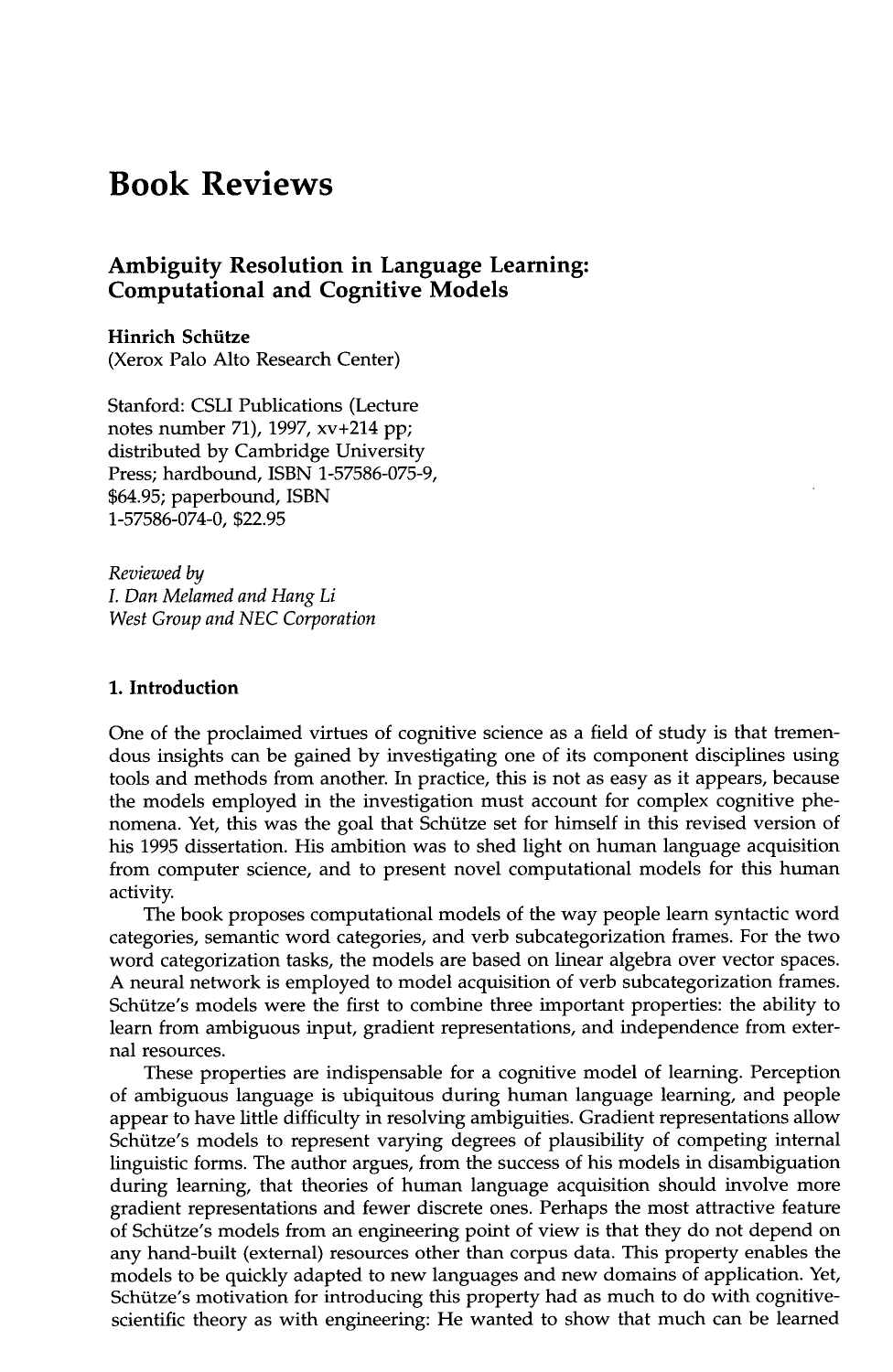without innate linguistic knowledge, thus challenging some of the received wisdom in linguistics.

The core text of the book is in three chapters, each dedicated to one of the three language acquisition problems mentioned above. A more detailed look into each of these chapters follows.

## **2. Syntactic Word Categorization**

Chapter 2 focuses less on engineering issues and more on how syntactic word categorization can be accomplished by a cognitively plausible model. Its techniques are relatively simple by today's standards, but they are sufficient to support the author's claims on this topic.

An original feature of Schütze's syntactic categories is that they are not based on any external resource, for example, a predefined set of part-of-speech tags. Instead, they are induced from the input data by unsupervised clustering. The clustering takes place in TAG SPACE, a vector space where words are represented as feature vectors. The similarity of any two words is measured by comparing the cosine of their feature vectors, and clusters are formed on the basis of this similarity measure. The author intentionally restricts his features to those that can be automatically extracted from unannotated corpus data. Schiitze uses singular value decomposition (SVD) to reduce the dimensionality of the vector space, and thus also the computational complexity of his clustering algorithms.<sup>1</sup> SVD also has the effect of filtering out some of the noise and ambiguity in the input data.

Although more sophisticated clustering techniques are known (e.g., Rose, Gurewitz, and Fox 1990), those described in the book were sufficient to demonstrate how *graded* syntactic categorization can be learned from rather impoverished training data. After defending the use of evaluation methods from the information retrieval literature, the author describes experiments with feature vectors that are based on progressively more contextual information. The results are quite impressive, given the simplicity of the method and the restriction to features that are visible in the unannotated corpus data.

### **3. Semantic Word Categorization**

Much of the book's Chapter 3 on semantic word categorization is devoted to challenging traditional notions of word sense. The author argues from linguistics, psychology, and philosophy for his extension of Miller and Charles's (1991) "theory of senses as *groups of similar contexts."* Consequences of this theory include gradient representations of word senses, and coactivation of senses of a word in a particular context.

The chapter goes on to present WORD SPACE, a computational model of how people might learn semantic word categories so that their linguistic apparatus exhibits the properties predicted by the theory. WORD SPACE is mathematically similar to TAG SPACE, but it is inhabited by three different kinds of vectors: word vectors, context vectors, and sense vectors. Again, linear algebra and SVD are used to compute these vectors from nothing but corpus data.

The author presents a series of experiments, with pseudowords and with manually disambiguated ambiguous words, to demonstrate how well semantic categorization can be accomplished even with relatively simple mathematics and impoverished train-

<sup>1</sup> The mathematics behind SVD and the clustering algorithms are reviewed in the book's appendix.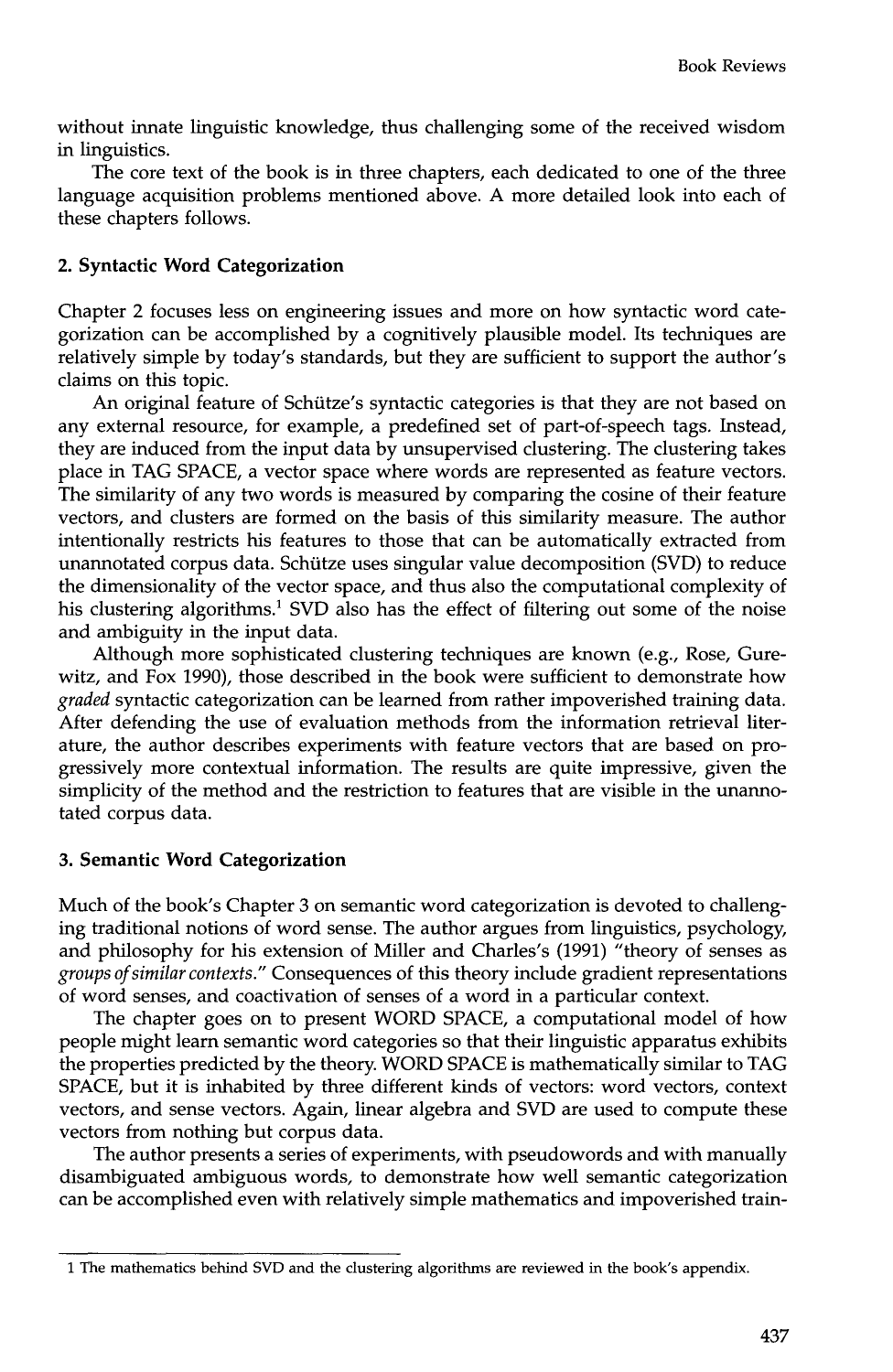ing data. His results strongly undermine the notion that this task is impossible without innate linguistic ability. The chapter is also interesting from an engineering point of view. In contrast to syntactic categorization, there are several practical applications of semantic categorization of the kind where the categories need to be induced from the input data. Examples include the author's own work on information retrieval (Schütze and Pedersen 1995) as well as work on statistical translation models (Melamed 1998).

# **4. Verb Subcategorization Frames**

Chapter 4 considers the problem of acquiring knowledge about whether a verb representing an action with a theme (e.g., a book) and a beneficiary (e.g., the student) allows the dative construction and/or the prepositional construction with *to,* as shown in the author's examples on page 121.

She gave the student a book. She gave a book to the student. \*She donated the church a book. She donated a book to the church. ... because He envied him the tree of life ... \*He envied the tree of life to him.

The author's literature review on this topic concentrates on Lexical Rule Theory (LRT) (Pinker 1989), which is considered the most complete account of subcategorization acquisition. LRT assumes that different possible constructions of verbs are due to their different underlying morphological and lexico-semantic structures, represented by *discrete* features. In particular, it assumes that morphologically and lexico-semantically similar verbs form a class and members within the same class have the same or similar possible constructions. Thus the acquisition of subcategorization frames can be roughly viewed as a process of learning verb classes. The author points out several shortcomings of LRT. First, there are frequent exceptions in verb classes, and discrete representations cannot deal with this kind of uncertainty. Second, not only morphological and lexico-semantic features but also contextual features are useful in verb class learning.

To overcome these deficiencies, Schütze proposes a four-layer neural network, trained using the standard backpropagation algorithm. The training data is fed to the network one sentence at a time, where each sentence is represented by a set of morphological, lexico-semantic, and contextual features, as well as a feature representing the verb used in the sentence. For each sentence, the subcategorization frame (dative or prepositional construction) is also given. The model's output on a new sentence is a prediction about the most likely permissible constructions for the verb in the sentence. The large variety of features and the connectionist learning mechanism enable the model to make accurate subcategorization predictions not only for regular verbs but also for exceptional verbs.

# **5. Conclusions**

The book is an enlightening investigation into the relationship between ambiguity resolution and language learning. It is unique in its focus on the disambiguation problem